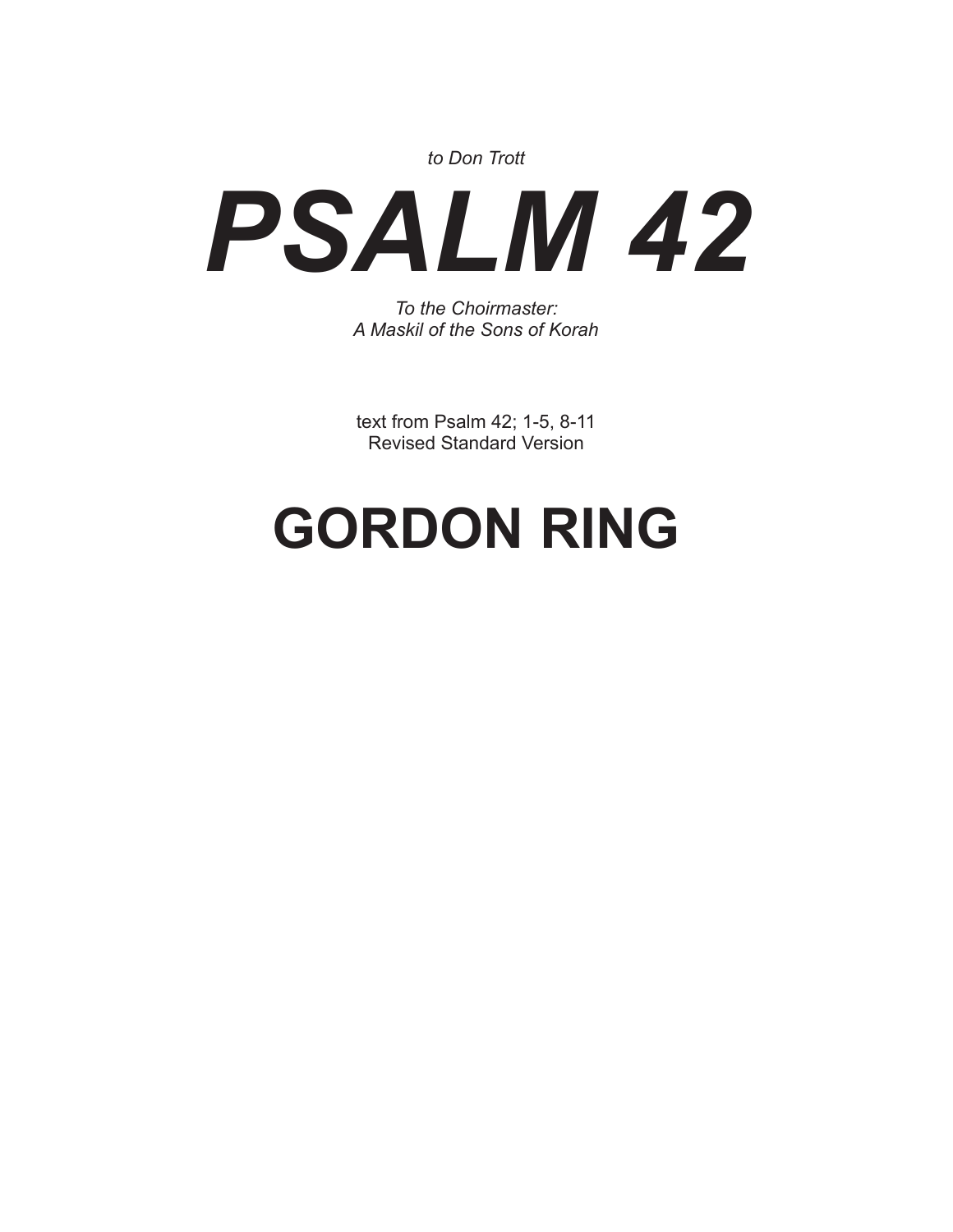

## *To the Choirmaster: A Maskil of the Sons of Korah*

text from Psalm 42; 1-5, 8-11 Revised Standard Version

**Gordon Ring**

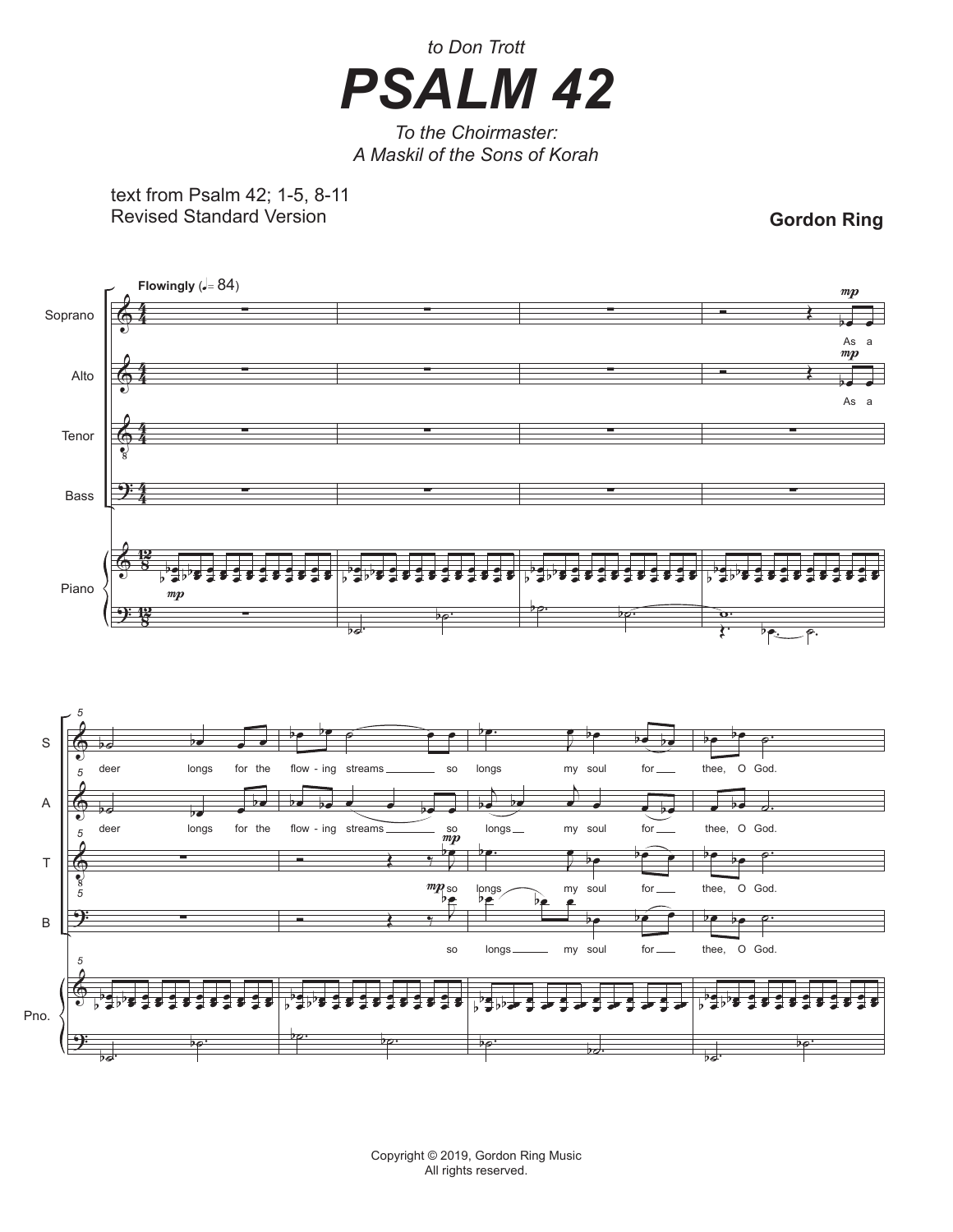PSALM 42 3

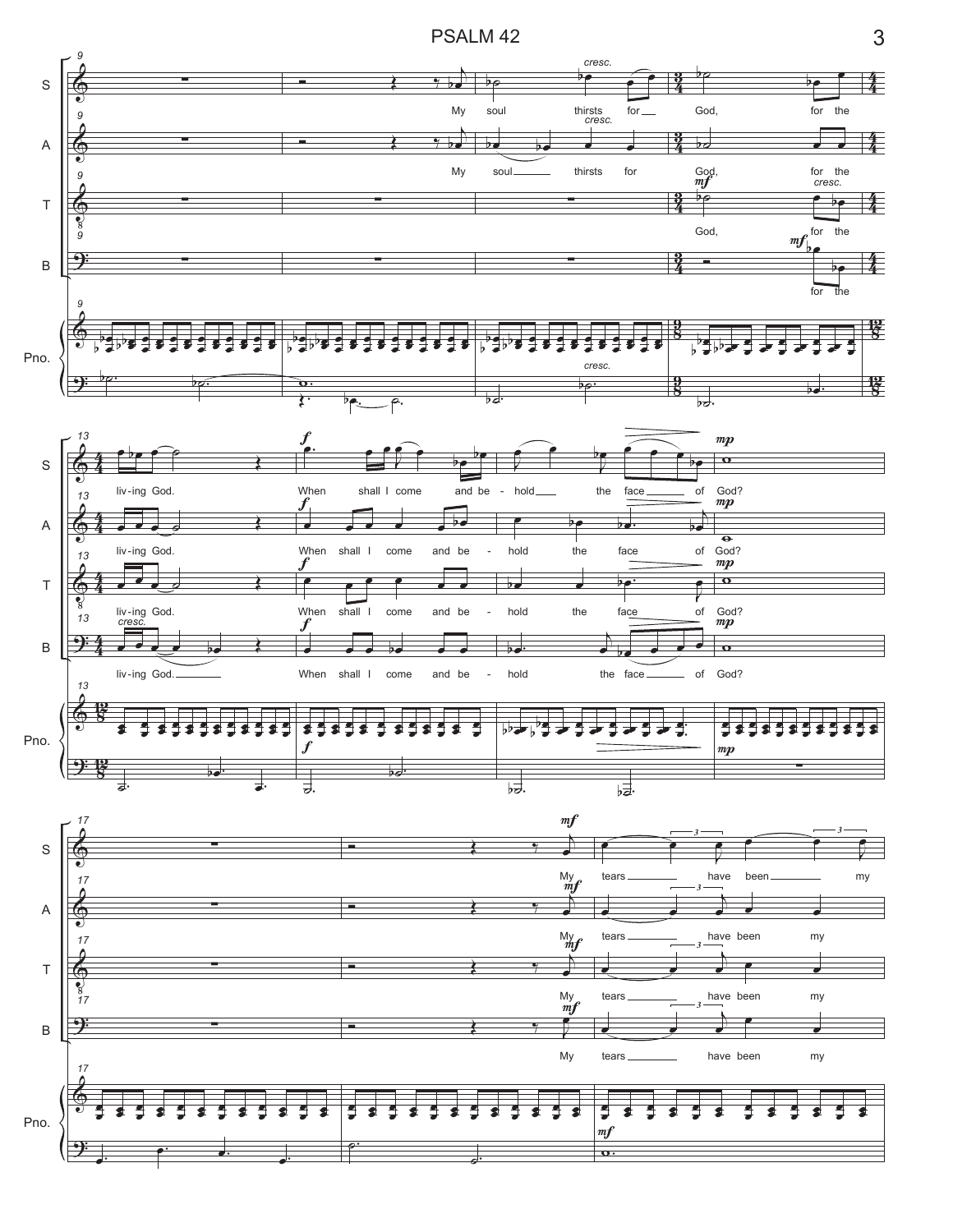



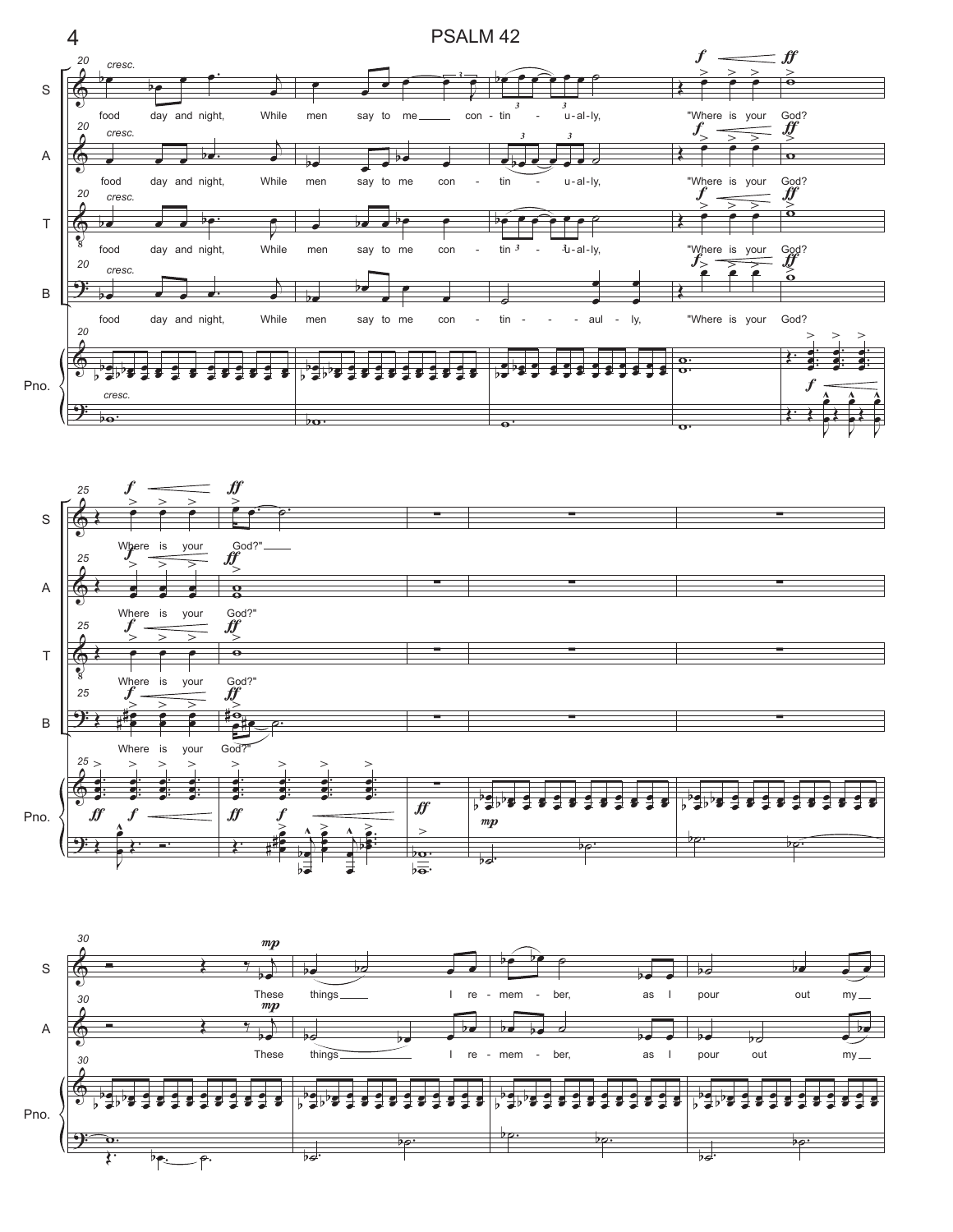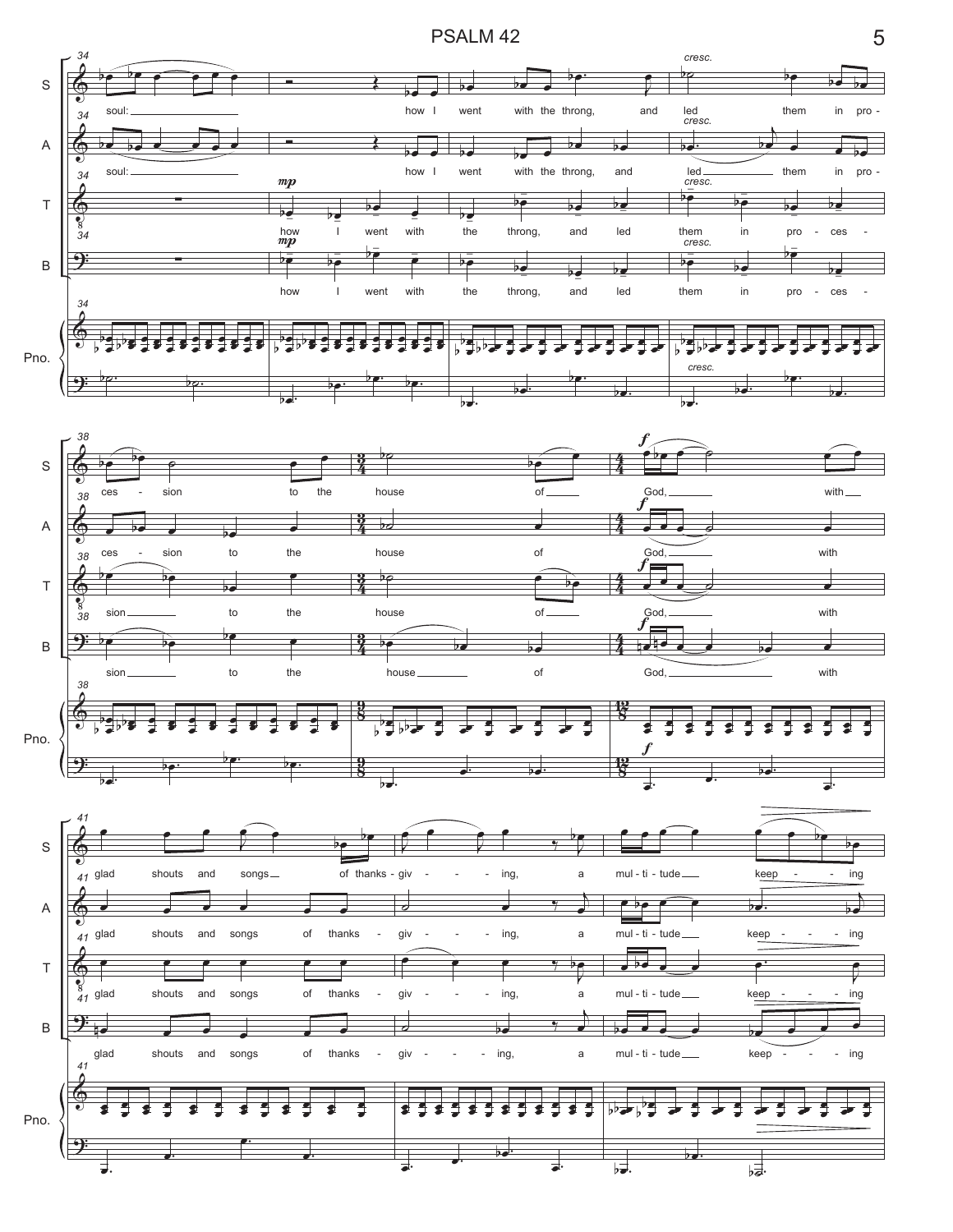



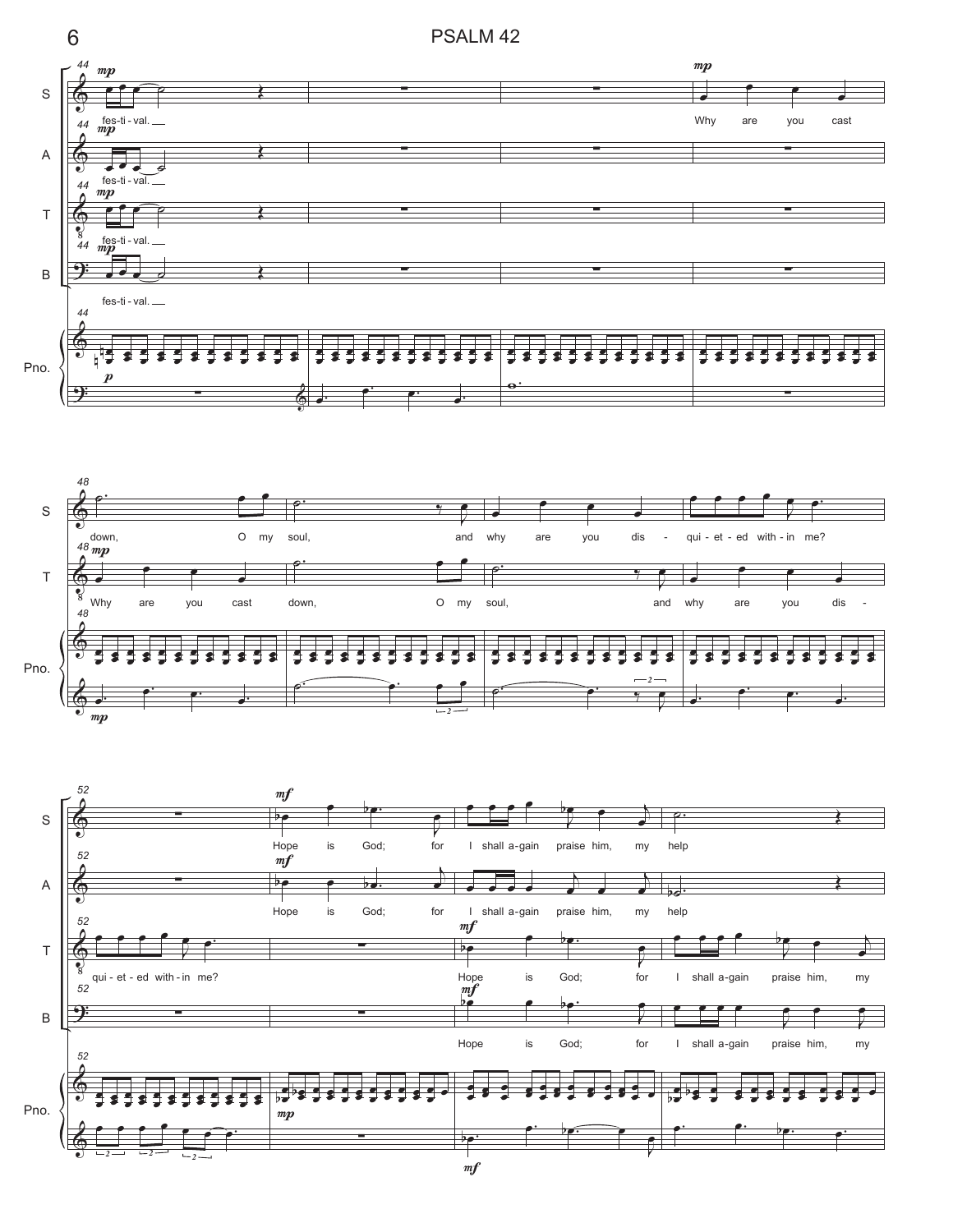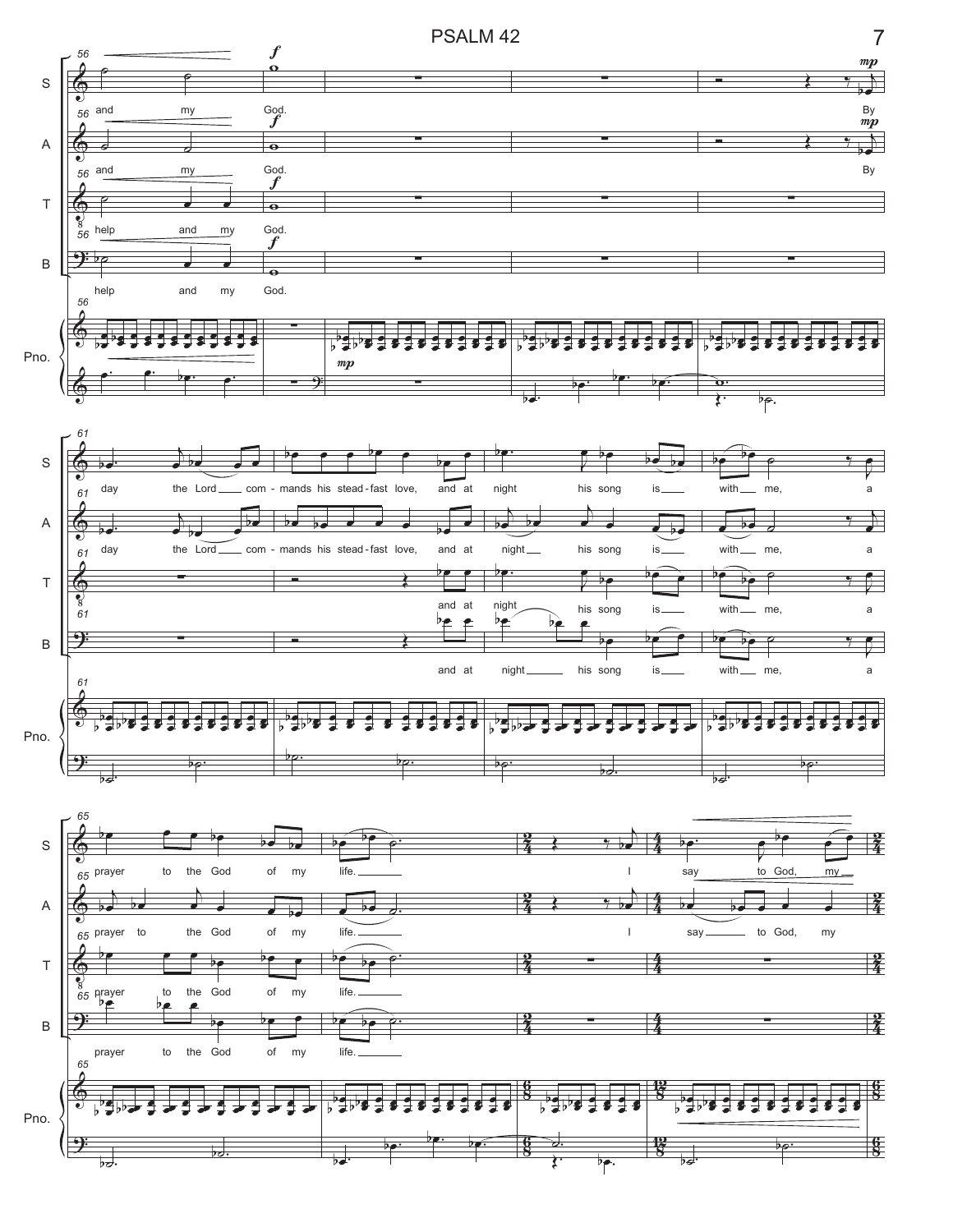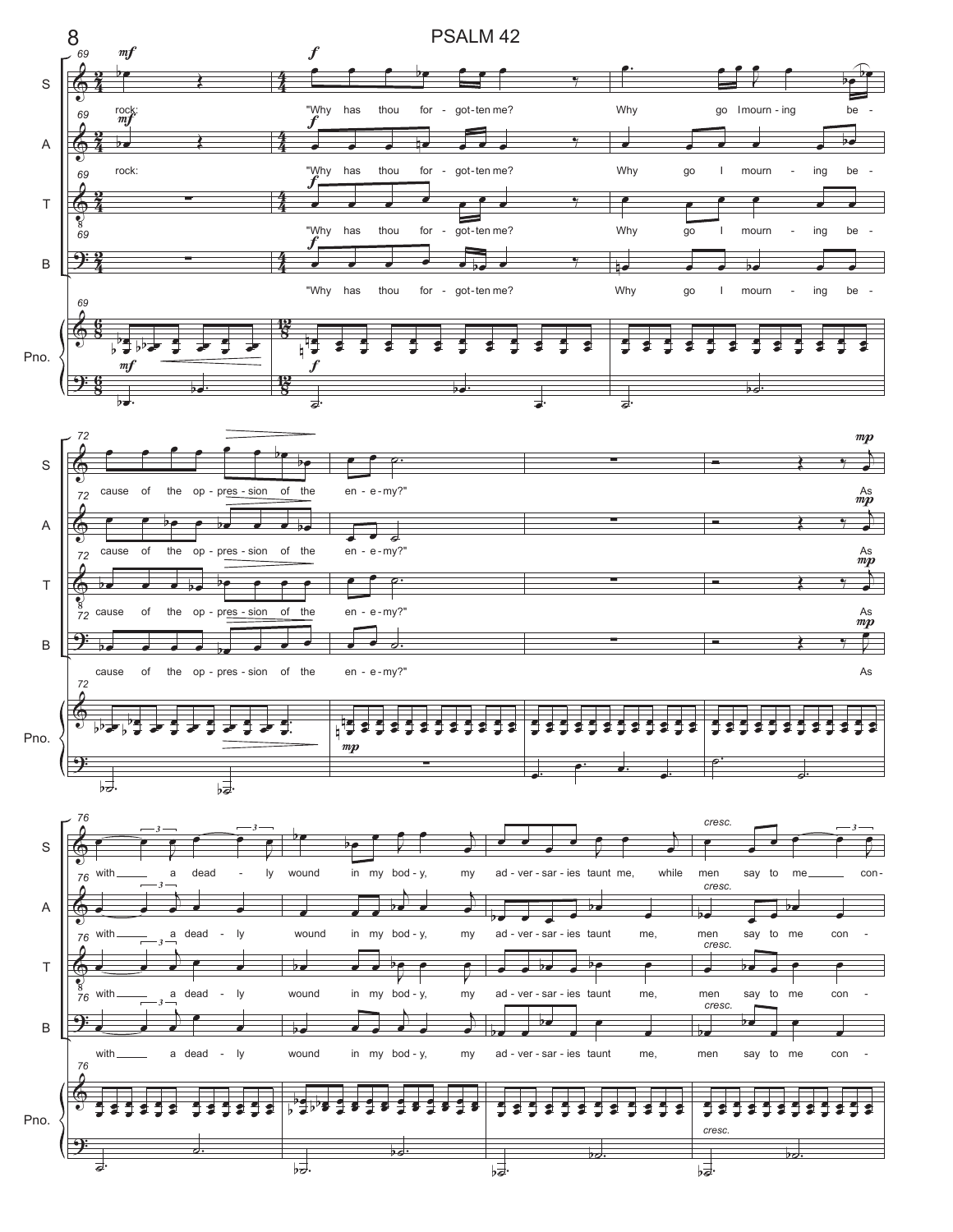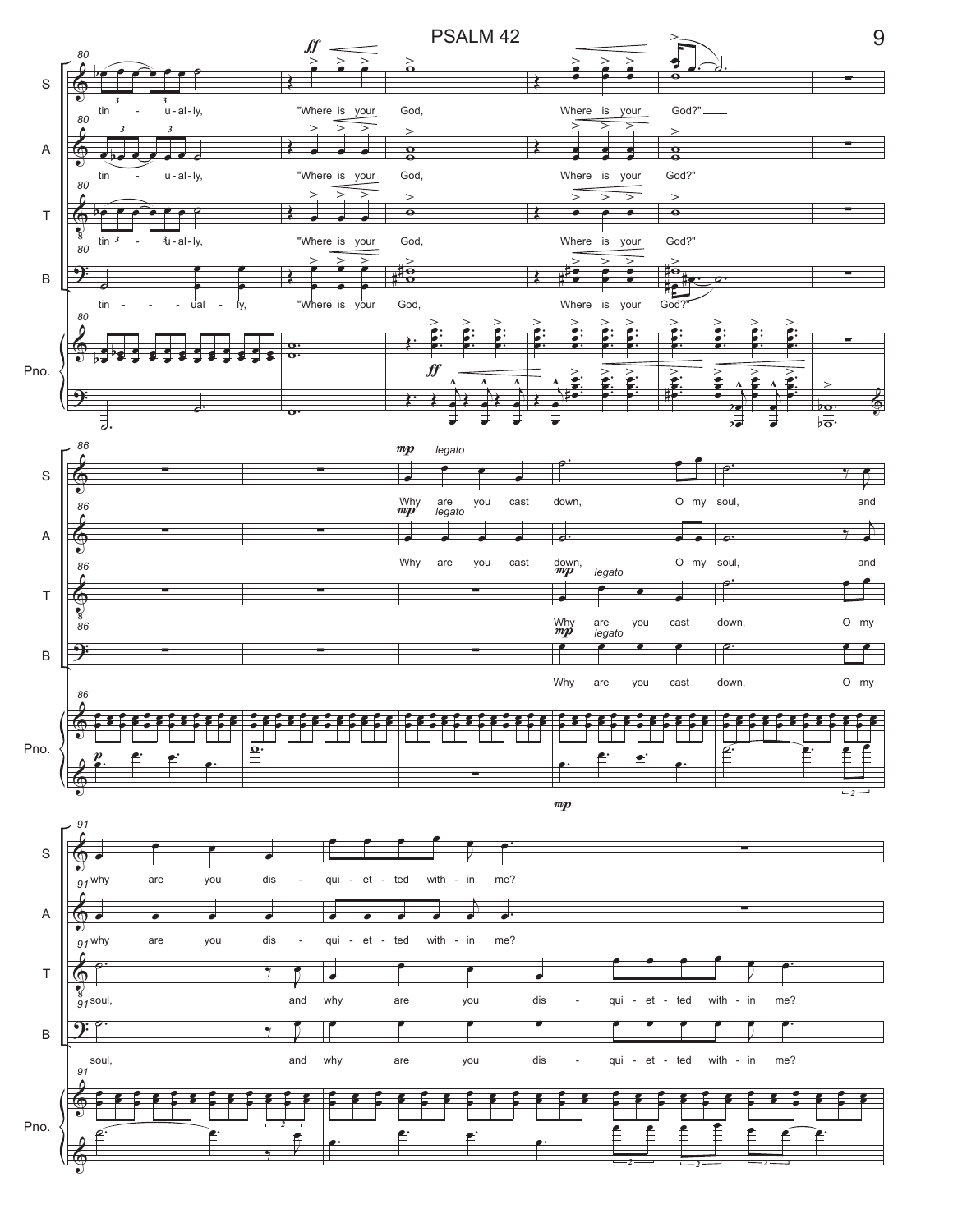